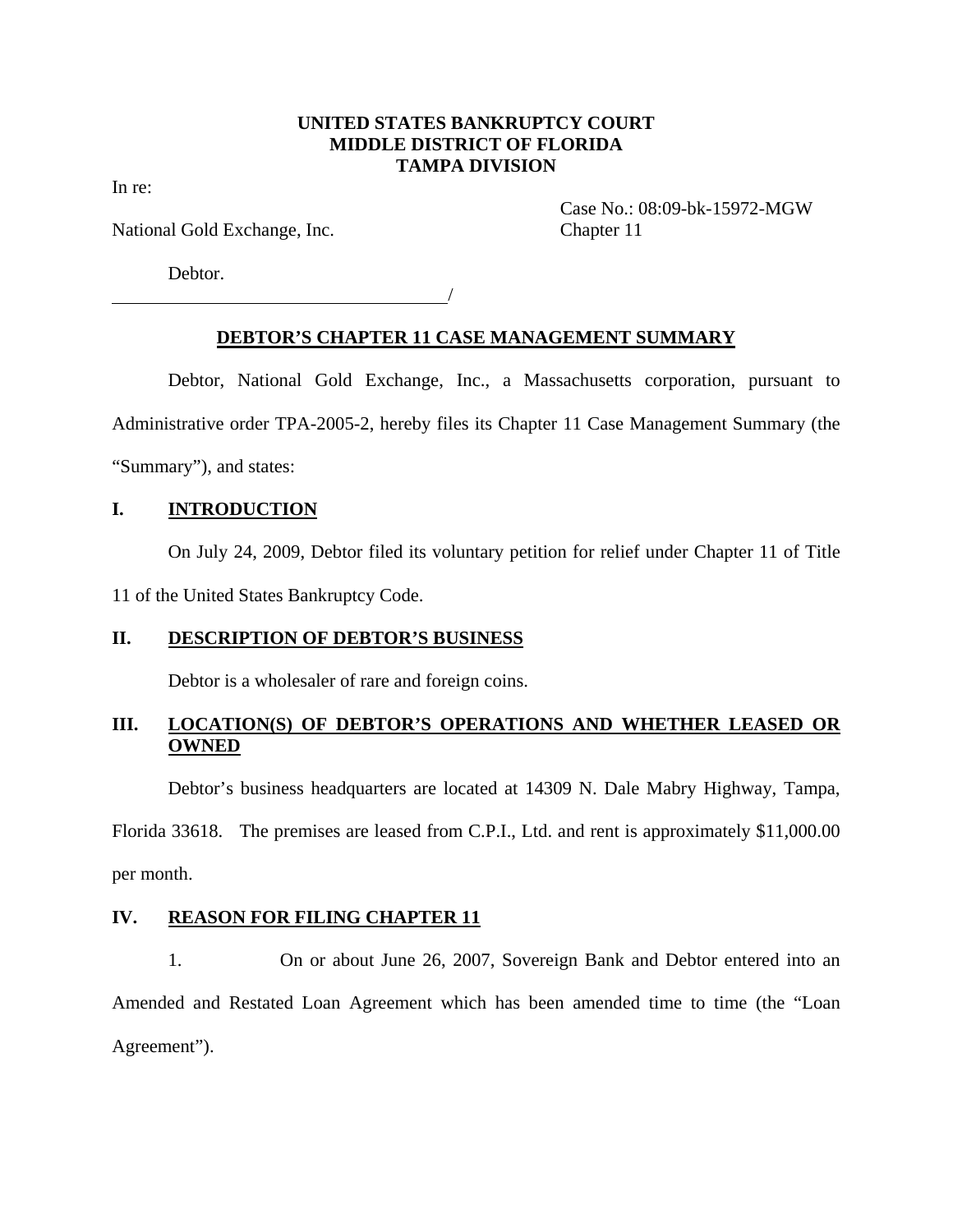2. On or about July 10, 2009, Sovereign arrived at the Business unannounced and stated it was there to perform an unannounced audit pursuant to its rights under the Loan Agreement.

3. In the fourteen (14) years that Debtor and Sovereign had been conducting business, never had Sovereign conducted an unannounced audit.

4. On July 21, 2009, Sovereign filed a motion for entry of an ex parte writ of replevin in the Circuit Court of the Thirteenth Judicial Circuit of Hillsborough, County, Florida, Civil Division ("Motion for Replevin").

5. On the same day the Complaint and Motion for Replevin was filed, Judge Cook considered the Motion for Replevin.

6. The court immediately issued a writ of replevin ("Writ of Replevin") despite Debtor being current on all loan payments to Sovereign and without requiring Sovereign to present any specific evidence that Debtor had engaged or intended to engage in the destruction, concealment, or waste of Sovereign's collateral, or its removal from the state, removal from jurisdiction of the court, or transfer to an innocent party.

7. However, it appears that Sovereign did present a letter from David Hammer, an attorney adverse to Debtor in a breach of contract lawsuit brought by an entity known as Caligula, Inc. that is controlled by Paul Bilzerian, wherein Mr. Hammer suggested that Debtor may have been misusing Sovereign's collateral.

8. On or about July 23, 2009, the principals of the Debtor were served with the Writ of Replevin.

9. Subsequent to service of the Writ of Replevin, agents for Sovereign began boxing up and removing inventory of the Debtor, copying proprietary information of the Debtor from

2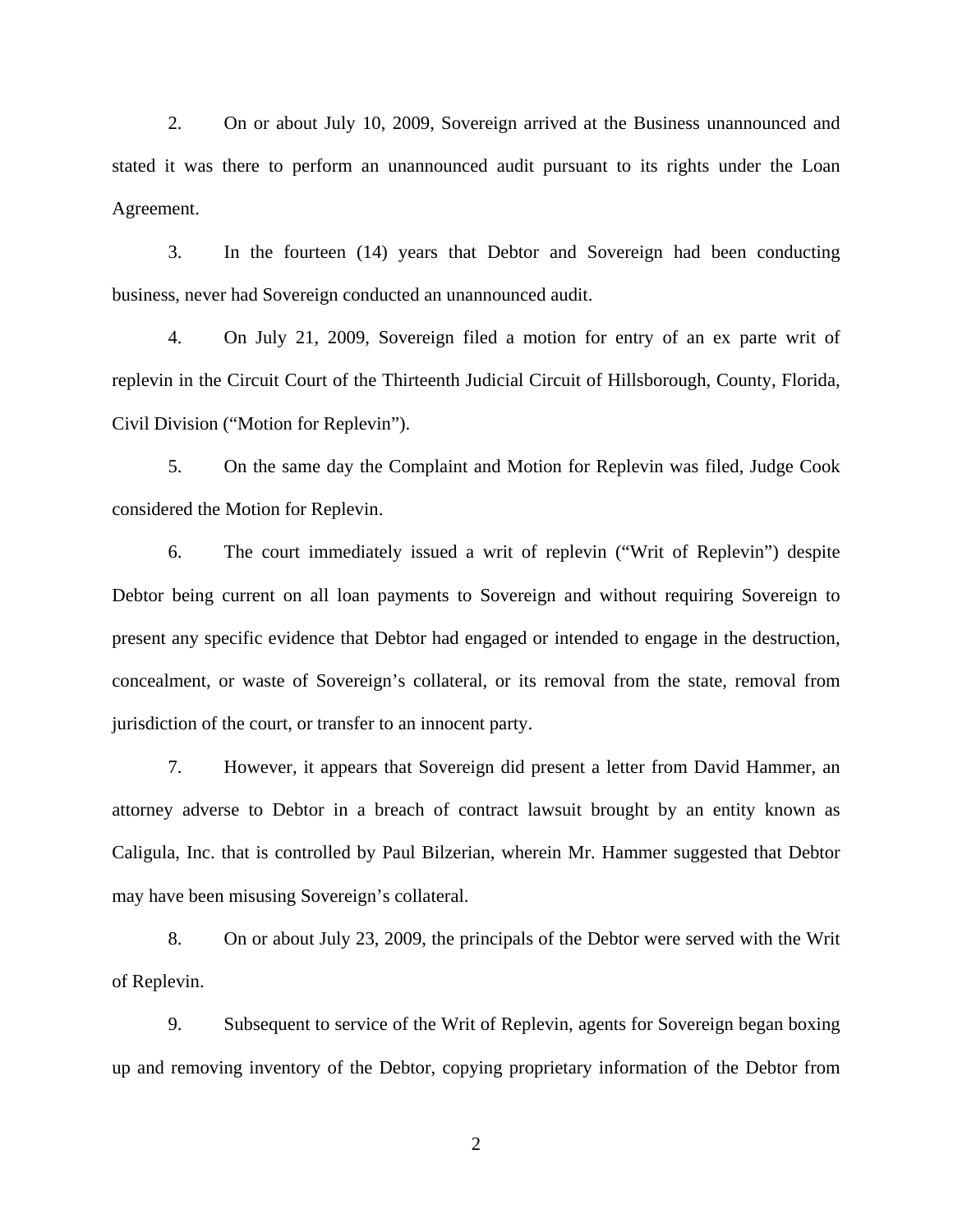Debtor's computers, removing computer hard drives and seizing and/or freezing all bank accounts of the Debtor, including, but not limited to, operating accounts and payroll accounts, all of which were located at Sovereign (collectively, the foregoing is hereinafter referred to as the "Property").

10. Debtor requested that Sovereign at least unfreeze sufficient funds to allow Debtor to pay its employees. Sovereign refused.

11. Sovereign's actions have shut down the Debtor.

12. Unable to pay their creditors, employees or provide product to their customers,

Debtor filed a voluntary petition under Chapter 11 under Title 11 of the United States Bankruptcy Code (the "Code") on July 24, 2009 (the "Petition Date").

13. The books and records of the company were turned over to the bank with the execution of the writ of Replevin , therefore all figures/values are estimates.

### **V. LIST OF OFFICERS AND DIRECTORS AND THEIR SALARIES AND BENEFITS AT TIME OF FILING AND DURING ONE YEAR PRIOR TO FILING**

| 1.2008: | Alan Yaffe, President -\$700,000.00       |
|---------|-------------------------------------------|
|         | Mark Yaffe, Vice President - \$700,000.00 |
|         | Shirley Yaffe, Secretary - \$113,688.00   |

 2. 2009: Alan Yaffe, President -\$ 408,337.33 Mark Yaffe, Vice President -\$ 408,337.33 Shirley Yaffe, Secretary - \$ 66,318.00

#### **VI. DEBTOR'S ANNUAL GROSS REVENUE**

 2008: \$ 288,000,000.00 2009 to date: \$ 110,000,000.00 estimated

#### **VII. AMOUNTS OWED TO VARIOUS CLASSES OF CREDITORS**

Debtor may owe the following amounts to the following classes of creditors, certain

amounts of which may be subject to dispute: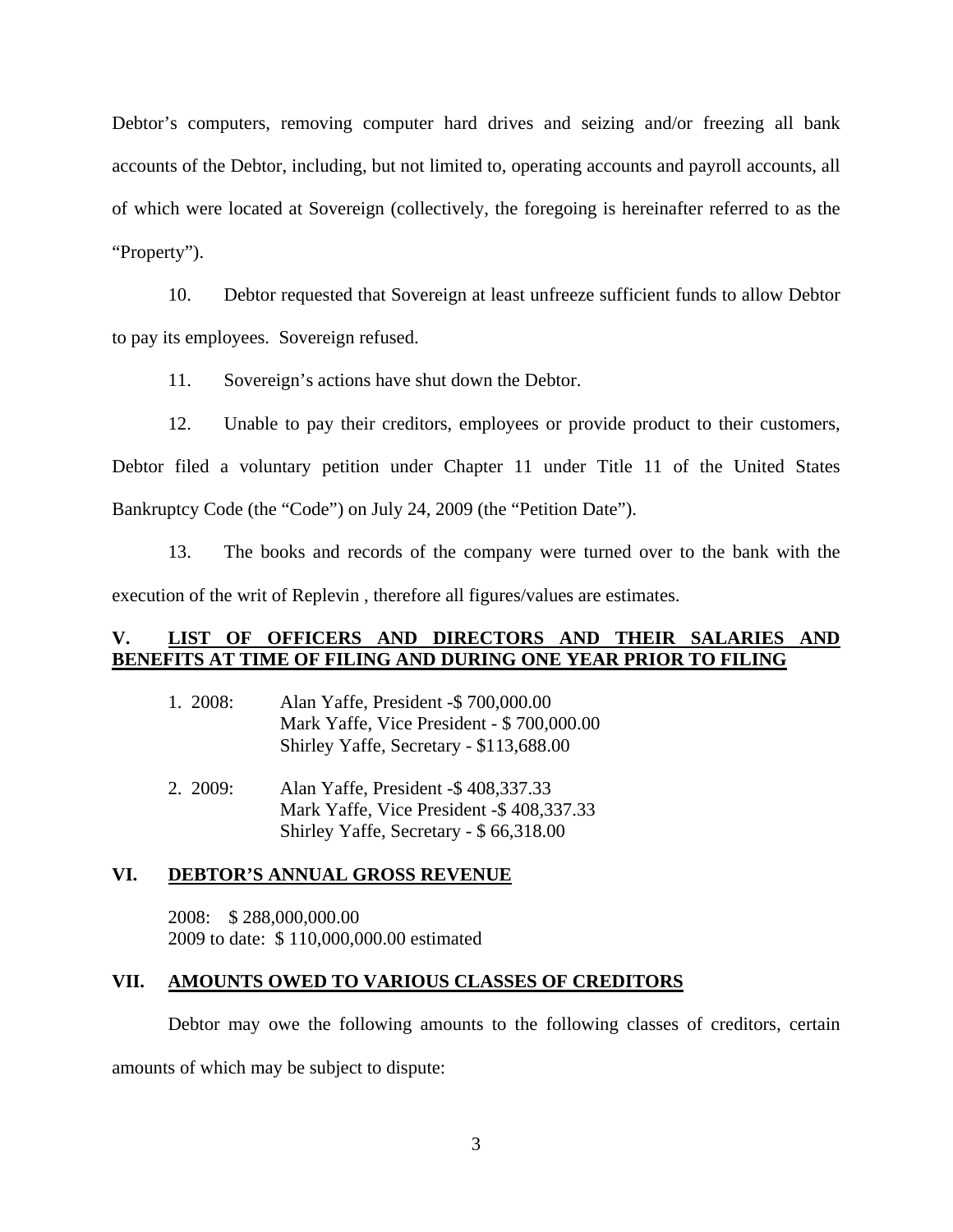- 1. Priority Creditors: 30 days pre-petition payroll, approximately \$ 59,645.34 Use Taxes approximately \$2,000.00
- 2. Secured Creditors approximately: \$36,000,000.00
- 3. Amount of Unsecured Claims: Approximately \$20,000,000.00

### **VIII. GENERAL DESCRIPTION AND APPROXIMATE VALUE OF DEBTOR'S CURRENT AND FIXED ASSETS**

As of the date of its petition, Debtor had the following assets:

 Cash in the approximate amount of \$ 6,000.00 due to Sovereign Bank sweeping all other bank accounts.

 Inventory amount is unknown due to Sovereign Bank seizing assets prior to petition date.

Furniture, Fixtures and Equipment of approximately \$5,000.00 (liquidation value)

Claims against third parties unknown at this time.

### **IX. NUMBER OF EMPLOYEES AND AMOUNT OF WAGES OWED AS OF PETITION DATE**

Debtor has 29 employees, and approximately \$ 59,645.34 is owed in wages are due as of the Petition Date.

### **X. STATUS OF DEBTOR'S PAYROLL AND SALES TAX OBLIGATIONS**

Debtor's payroll is approximately \$ 300,000.00 rolling monthly, including officer and insider salary. The next payroll is scheduled to be paid on August 1, 2009 and would encompass 29 employees. Use tax owed is approx \$ 2,000.00 and was due on July 20, 2009.

### **XI. ANTICIPATED EMERGENCY RELIEF WITHIN 15 DAYS OF PETITION DATE**

None